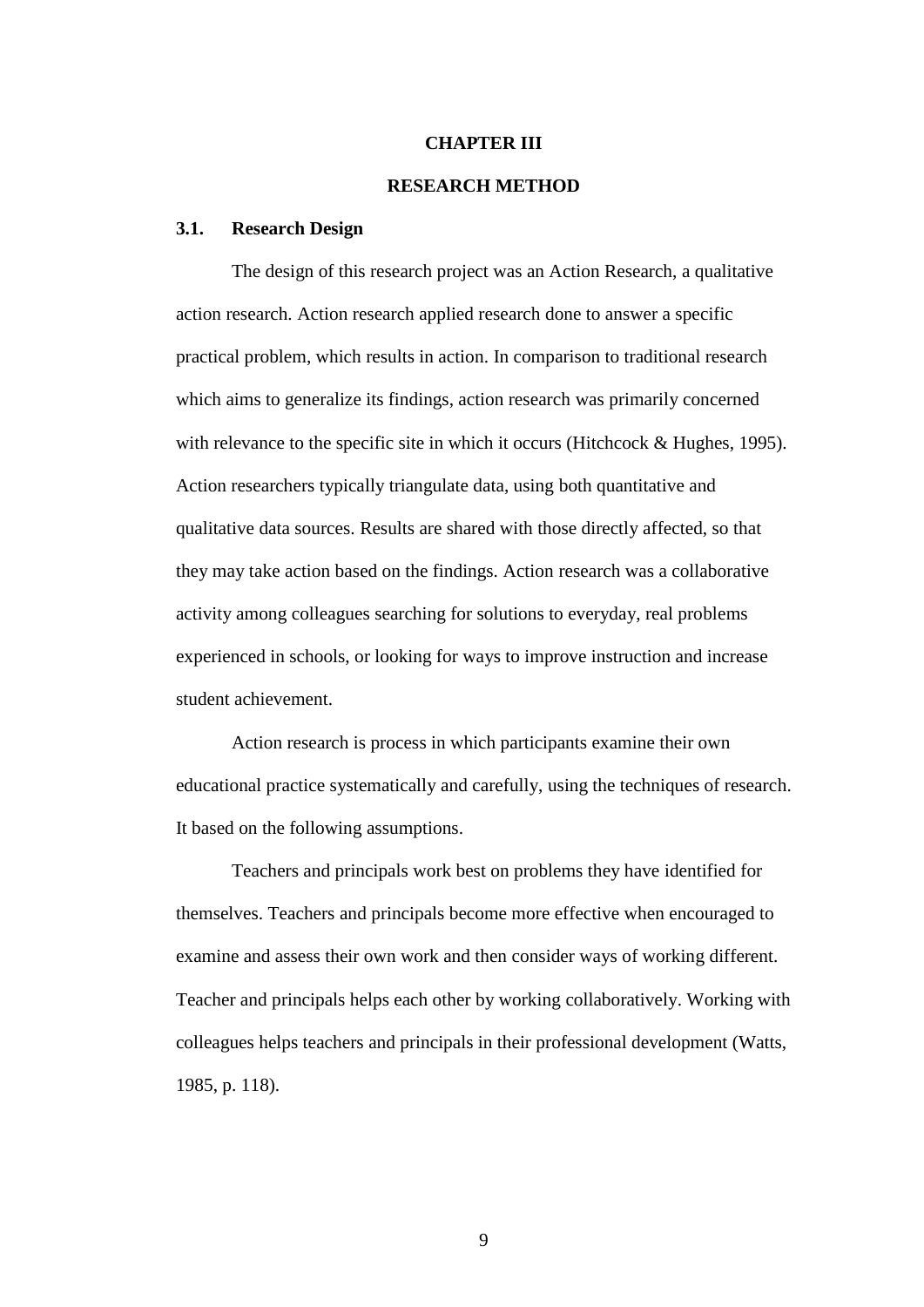Qualitative Action Research is defined as one type of action research design dealing with effort to improve one specific point in teacher's technique in particular classroom using empirical measurement (Richard, Platt. 1992). It may also be defined an action research as teacher initiated classroom and learning, and to bring about improvements in classroom practices.

## **3.1.1. Three Characteristics of Action Research**

There were three characteristics of action research; first, the problem which was being researched is the real problem. Second, this kind of research conducted to investigate the local problem occurs in the local setting. Third, it has purpose to improve one specific point in a teacher's technique to improve the teaching learning process.

#### **3.1.2. Cyclical-step in conducting Action Research**

There are step claim by Kemmis & Taggart that are in conducting an action research these are; planning, action, observation and reflection (Dasana; 2007, Kunandar;2007). And it can be described below;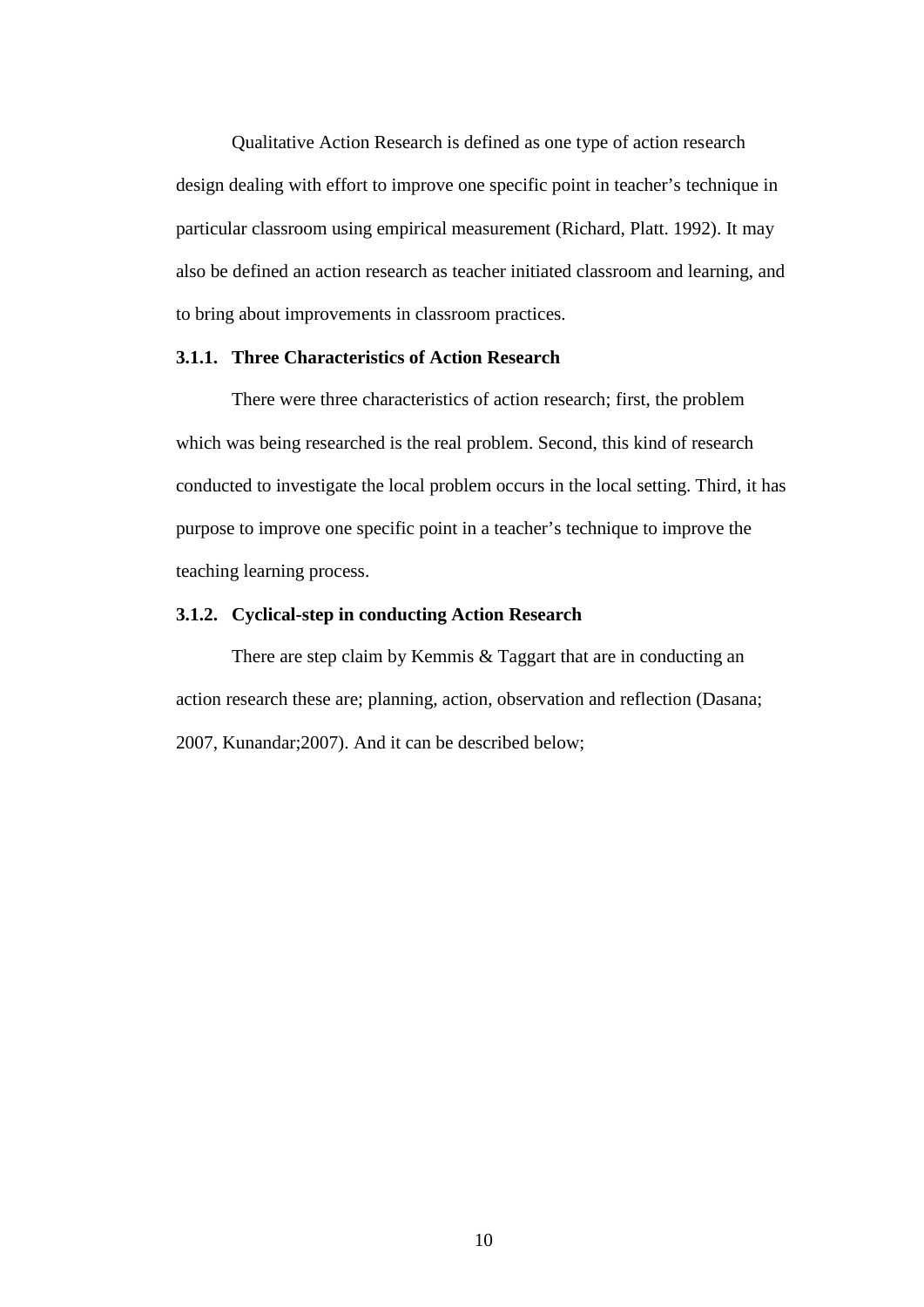

*Adopted from university negri Malang badan penyelenggara sertifikasi guru desember 2007*

To begin the action research process, first of all, the researcher needs to identify the focus (problem), determine the area of teaching and learning that intended to explore. The focus should be on an area of which the researcher has some control and want to change or improve. The researcher should identity the question that needs to be answered. In this research project, for the example, the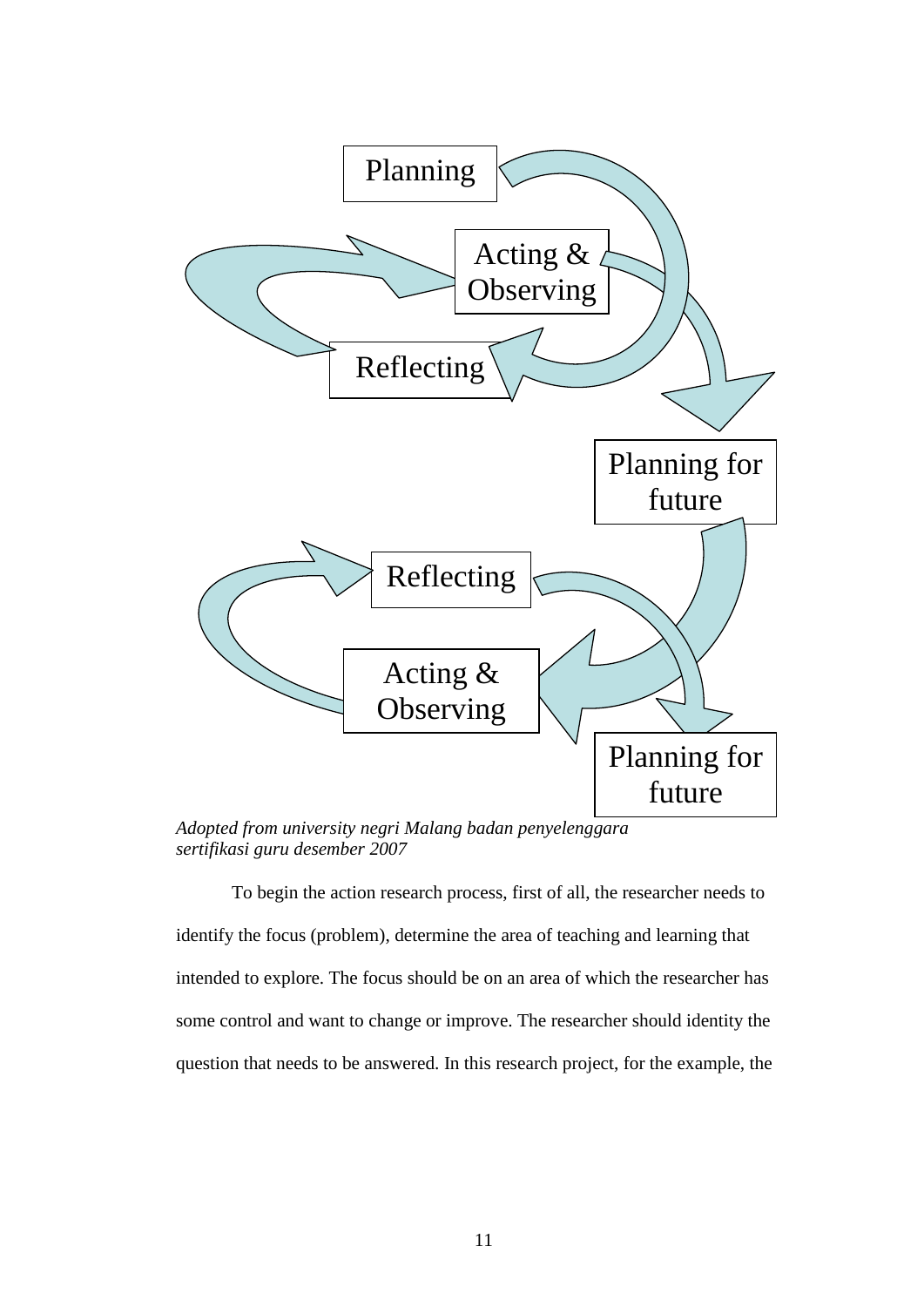Researcher was trying to improve student's vocabulary. The researcher identifies that the major factor causing poor students in vocabulary, difficult to memorize and they don't enjoy in technique that use in teaching and learning process.

Step 1 was planning for action. In step, the researcher should draw of determine what strategy that will be applied to answer question. In the case, the researcher applies teaching using simulation.

Step 2 was acting. This step describe to apply the planning was formulated. The researcher assumes that by applying nursery rhyme and song media the students will not able to say word, phrases or sentences but also understanding about their meaning and enjoyable in the process of teaching and learning.

Step 3 was observasing. This step describe about what, when, where, why and how the researcher collect the data to support the analysis. The data must be real. In this research project, the researcher used.

Step 4 us reflecting the data. After observasing, the next step was analyzing them whether they were the real and valid ones, whether the strategy applied has worked or given such as progress to answer the question or problem. It also important to explain about what kind of pattern used to analyze the data.

Step 5 was planning for the future action. The next step was planning action which was considered necessary to applied based on the findings.

Those are five steps applied as many as they needed until there is significant changes occur because of limited time, cost and also facility belong to the school where this researches is conducted, the researcher only applies those five step twice to minimize the difficulty level when conducting this research.

12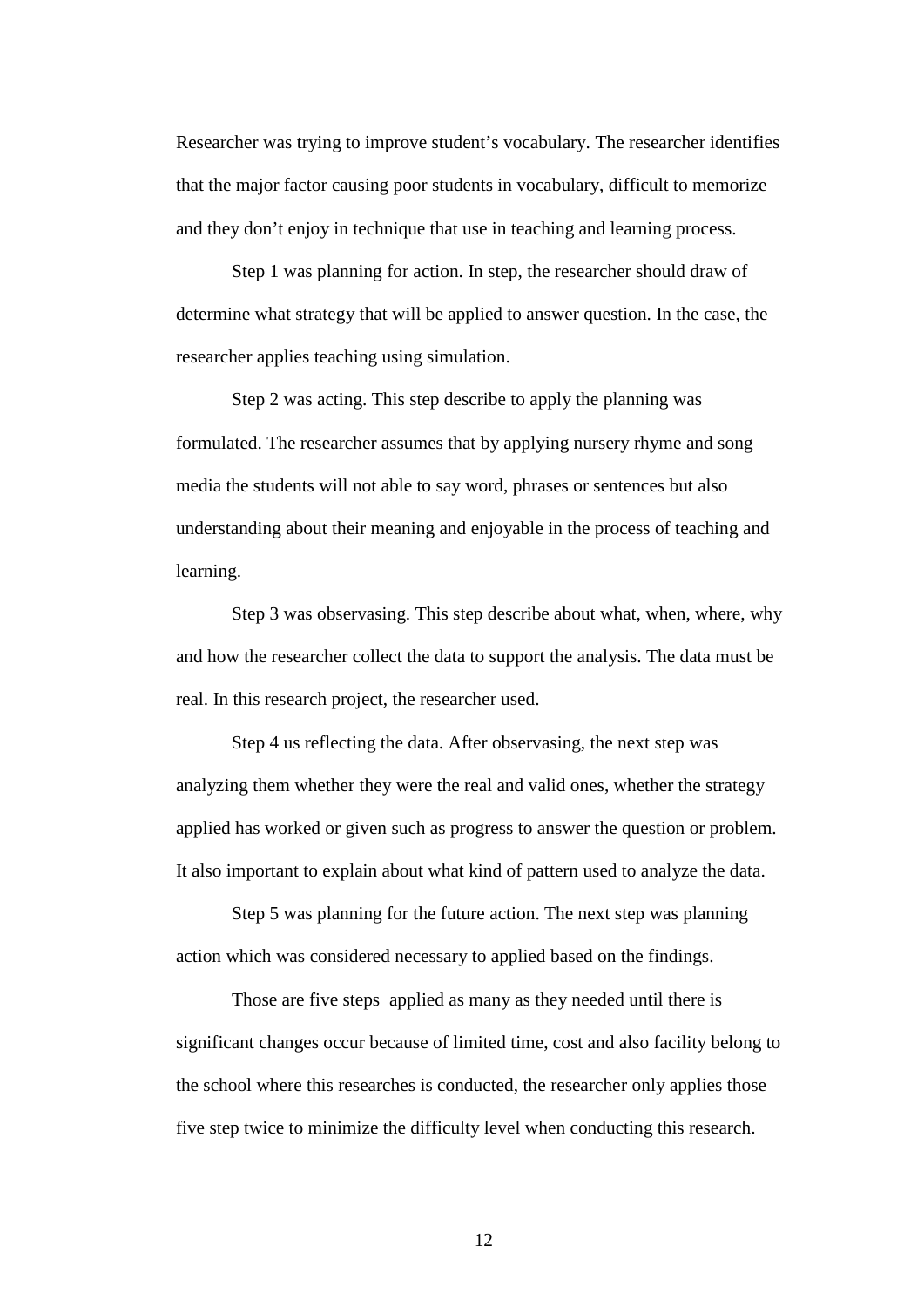#### **3.2. Subject of the study**

The subject of the study is the fourth grade students of SDN Pandu Cerme Gresik. Here, fourth class whose consists of 27 students was chosen as subject of the study because of two considerations. The first consideration was that their English speaking ability is poor. It was because they were ashamed if the teacher asks them to talk in simple English. On the other hand, they have a potential that they liked to talk active in their mother tongue. So that, this condition needs techniques to motivate students in speaking English and to improve the students' speaking ability. Simulation as one of techniques in English speaking activities has never been given to them as the second consideration. By conducting this study, the students are expected to speak English confidently in front of the whole class so that their speaking ability will improve.

# **3.3. Instrument**

The instruments used by the researcher in this research project to collect some data which are necessary to support the research are interview, diary journal and teacher partner or assistant (Gaies, 1981). It is also suggested that Action Research or class centered Research should be conducted by the principle method of direct classroom observation as well as the introspective methods. Which interviews, questionnaires and diary studier or assistant.

# **3.4. Data collection**

The mine goal of this research project was to observe how opportunities in gaining communication ability are enhanced or reduce inside an EFL classroom through the categorization of activity types and the analysis of pattern of interaction.

13